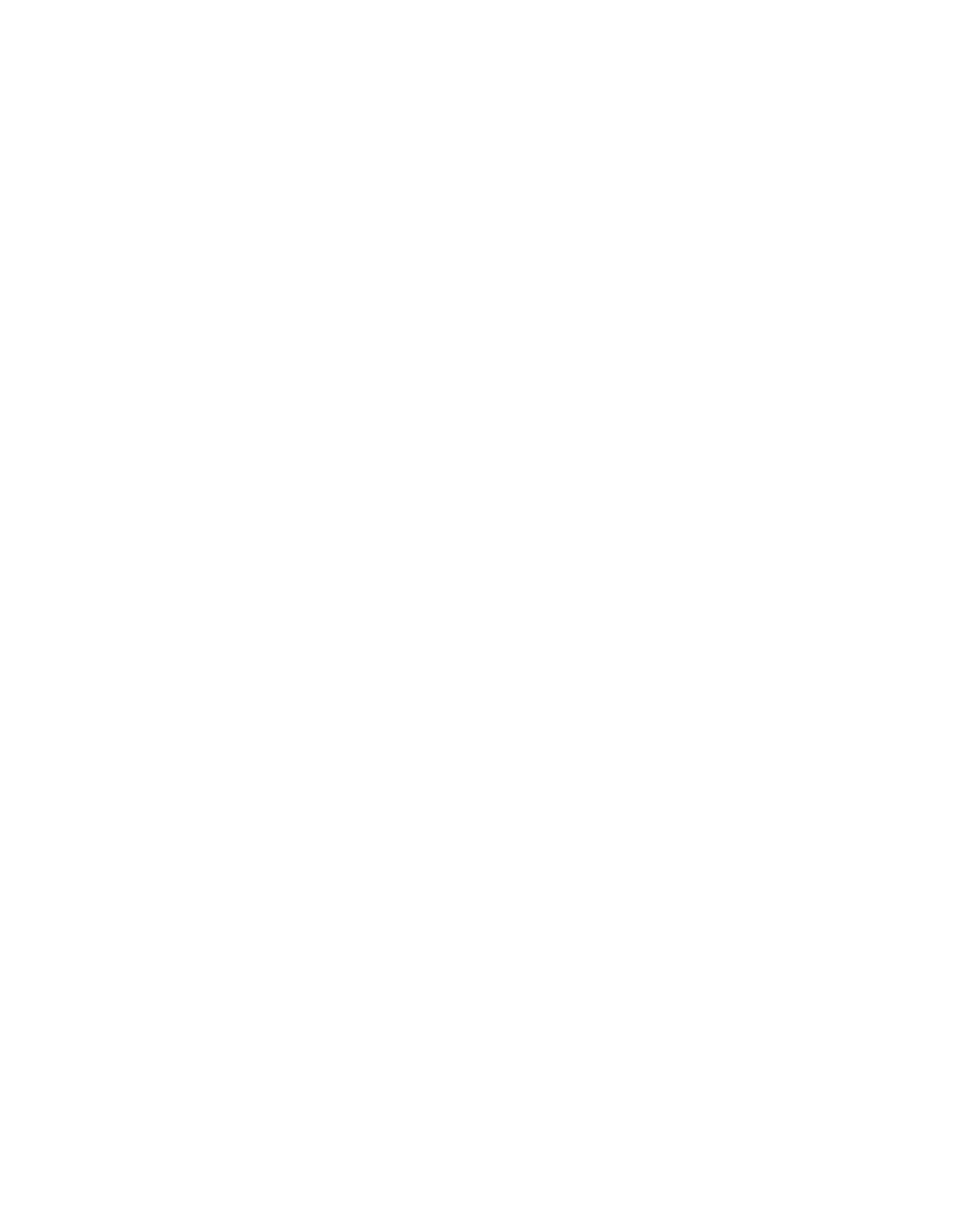# **Table of Contents**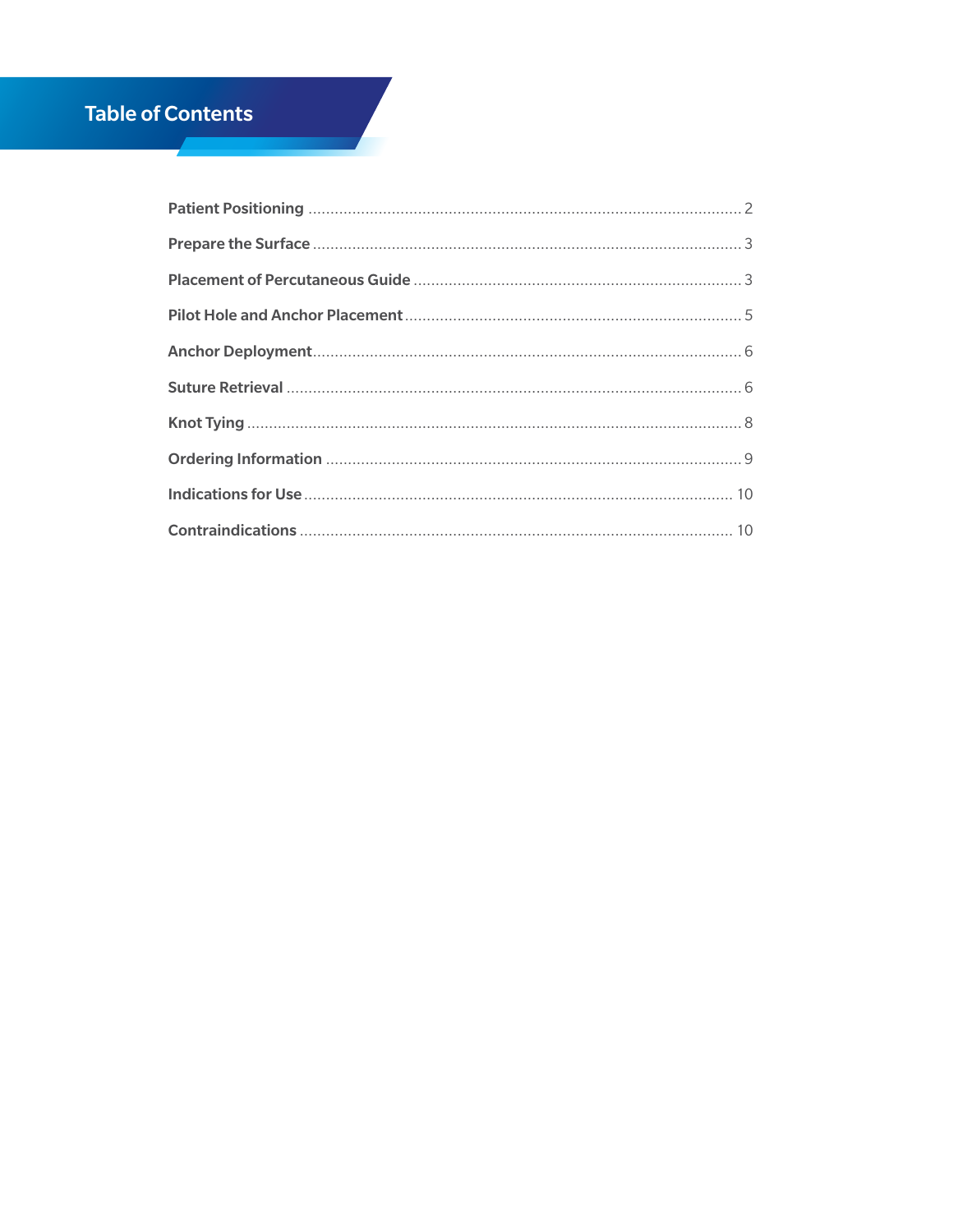2 | Low Profile/Trans-Cuff SLAP Repair with the JuggerKnot Soft Anchor Surgical Technique



Figure 1 Figure 2

## Patient Positioning and Portal Placement

Place the patient in either the beach chair or lateral decubitous position depending upon surgeon preference (Figure 1). Insert a 30˚ arthroscope through the posterior portal. Carefully assess all anatomy including any associated chondral, rotator cuff and biceps abnormality. Place a 7 mm AquaLoc® cannula appropriately through the rotator interval either from an outside in or inside out technique.

Identify the labral tear. The tear will either be posterior only, anterior only, or anterior to posterior (Figure 2).

This material represents the surgical technique utilized by Shabi Kahn, MD. Zimmer Biomet does not practice medicine. The treating surgeon is responsible for determining the appropriate treatment, technique(s), and product(s) for each individual patient.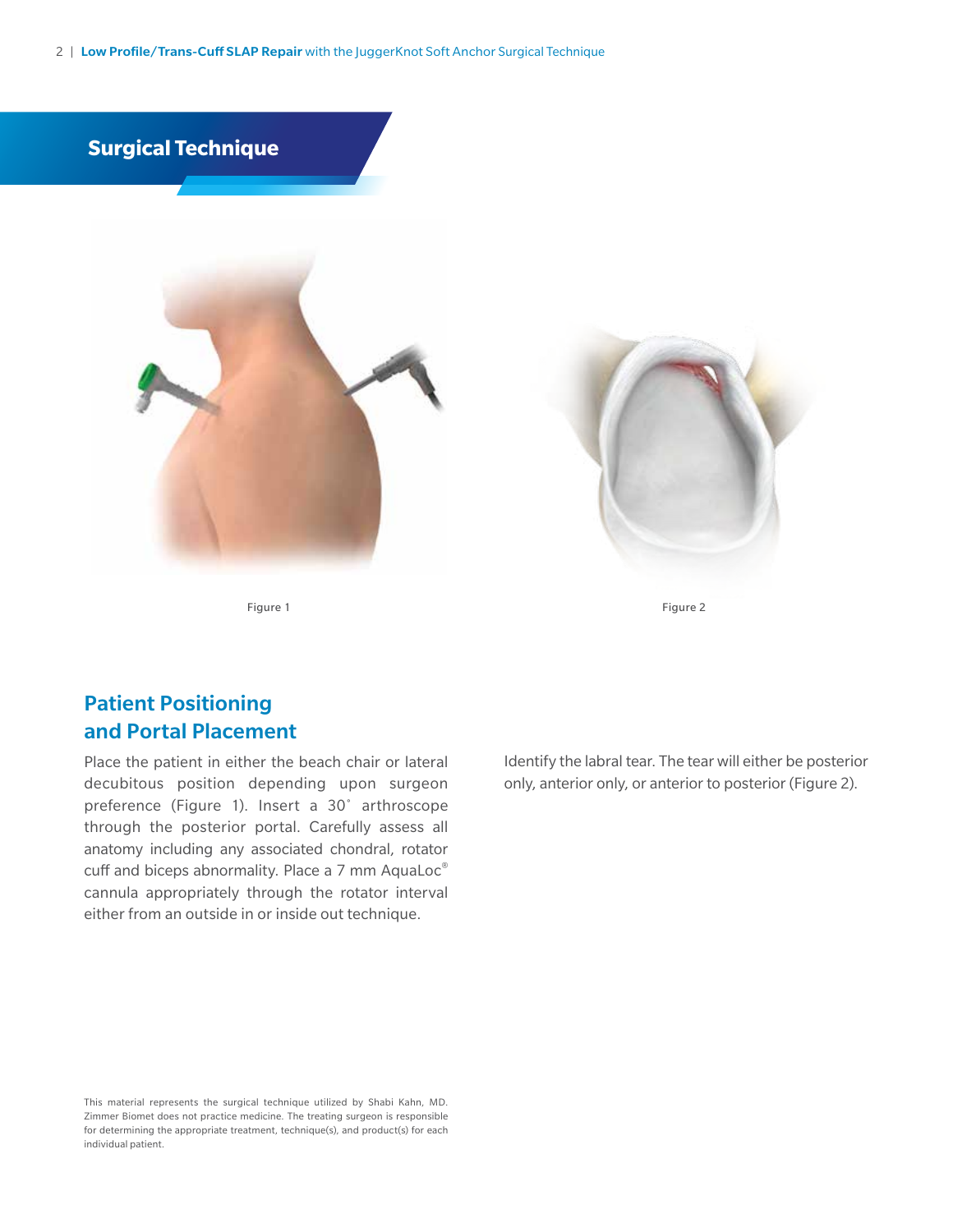



## Prepare the Surface

Utilize either a rasp or a curved shaver through the anterior portal to prepare the bone bed until bleeding cortical bone is identified at the repair site.

### Placement of Percutaneous Guide

To repair the superior labral tear, create a transcutaneous portal and incision to place the JuggerKnot percutaneous guide. To identify the appropriate angle, utilize a spinal needle through an anterolateral percutaneous area, adjacent to the anterolateral acromion (Figure 3). Visualize the needle intra-articularly to allow a trans-cuff angle into the appropriate glenoid bed. Place a small stab incision, smaller than a portal incision, through the skin at the location of the spinal needle.

Insert the rigid trocar for the percutaneous guide through the skin incision at the same angle as previously identified by the spinal needle (Figure 4).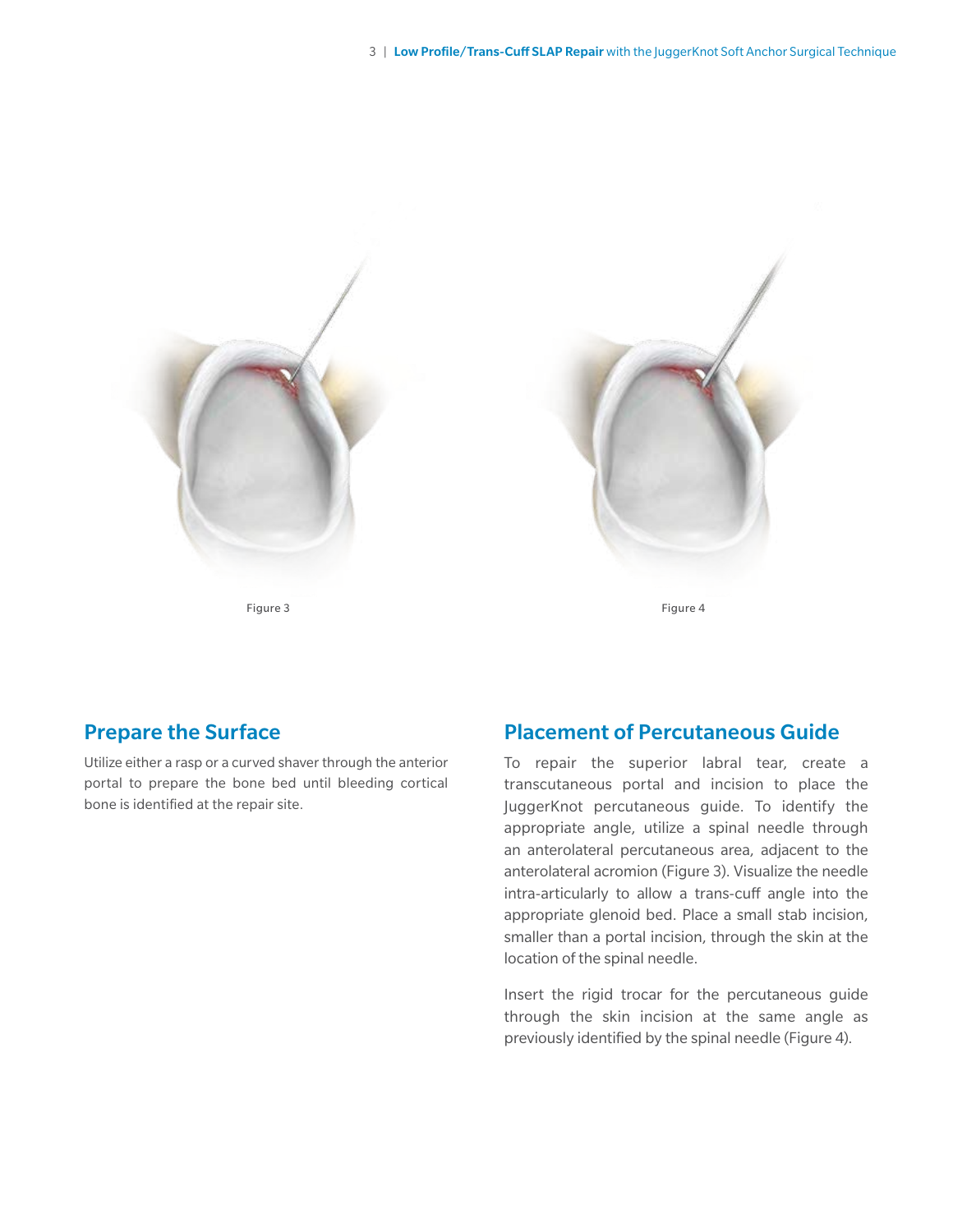



Figure 5 Figure 6

## Placement of Percutaneous Guide (cont.)

Insert the percutaneous guide over the rigid trocar. Utilize a rotating motion back and forth to penetrate through both subcutaneous tissue and particularly rotator cuff tendon into the intra-articular space (Figure 5). Remove the rigid trocar.

Place the guide on the prepared superior glenoid area (Figure 6).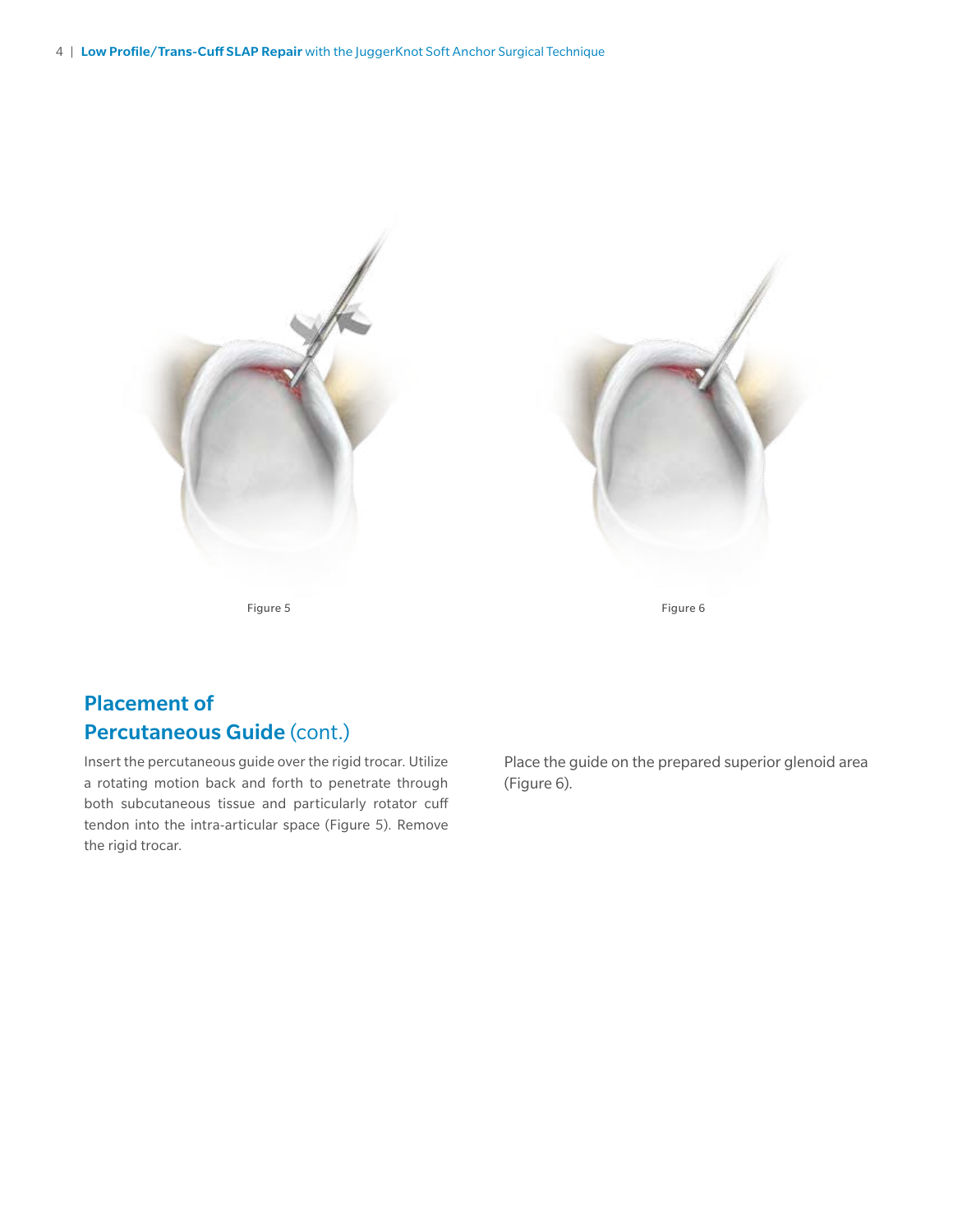



## Pilot Hole and Anchor Placement

Chuck the drill bit to the proximal laser etch line. Advance the drill under power until the drill bottoms out on the top of the guide (Figure 7). Remove the drill. Utilize a 1.5 mm drill if a JuggerKnot 1.5 mm is selected.

**● Note:** Be sure to maintain the precise position of the guide, including the angle, over the drill hole.

Insert the JuggerKnot 1.4 mm or 1.5 mm anchor through the guide until seated at the entry of the pilot hole. Utilize a small mallet to insert the JuggerKnot anchor in the bone. Advance the inserter until it bottoms out on the top of the guide handle (Figure 8).

**● Note:** If utilizing a JuggerKnot 1.5 mm anchor, a very firm/tight fit will be experienced in passing the anchor through the percutaneous guide.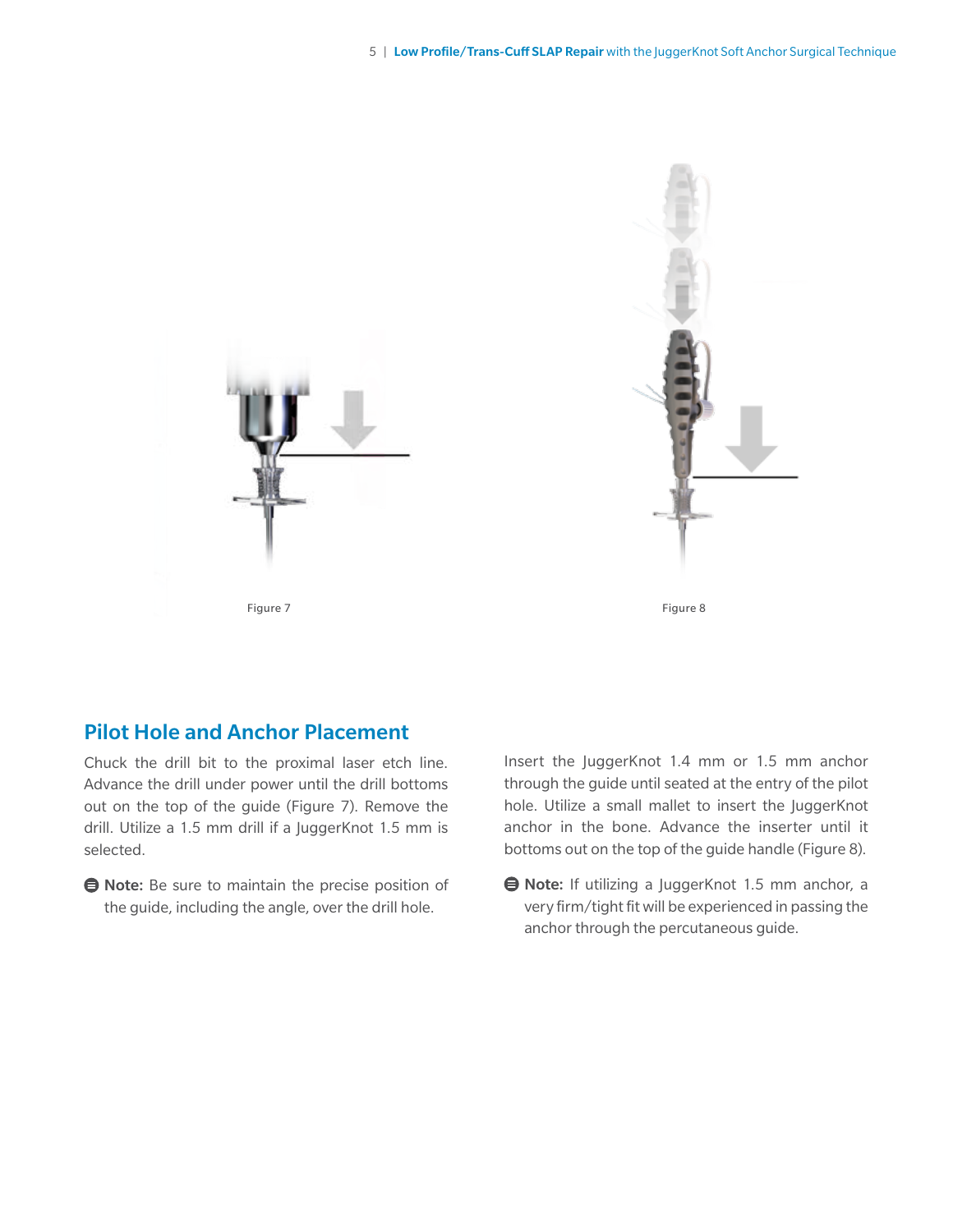

## Anchor Deployment

Unscrew the white luer-lock cap to release the sutures from the inserter. Remove the inserter by pulling straight back on the inserter handle. Remove the guide and seat the anchor by lightly pulling back on both sutures exiting through the skin (Figure 9 & 9a). Check to verify the sutures slide within the anchor.

## Suture Retrieval

Through the posterior portal utilize a suture grasper to retrieve both limbs of the suture (Figure 10).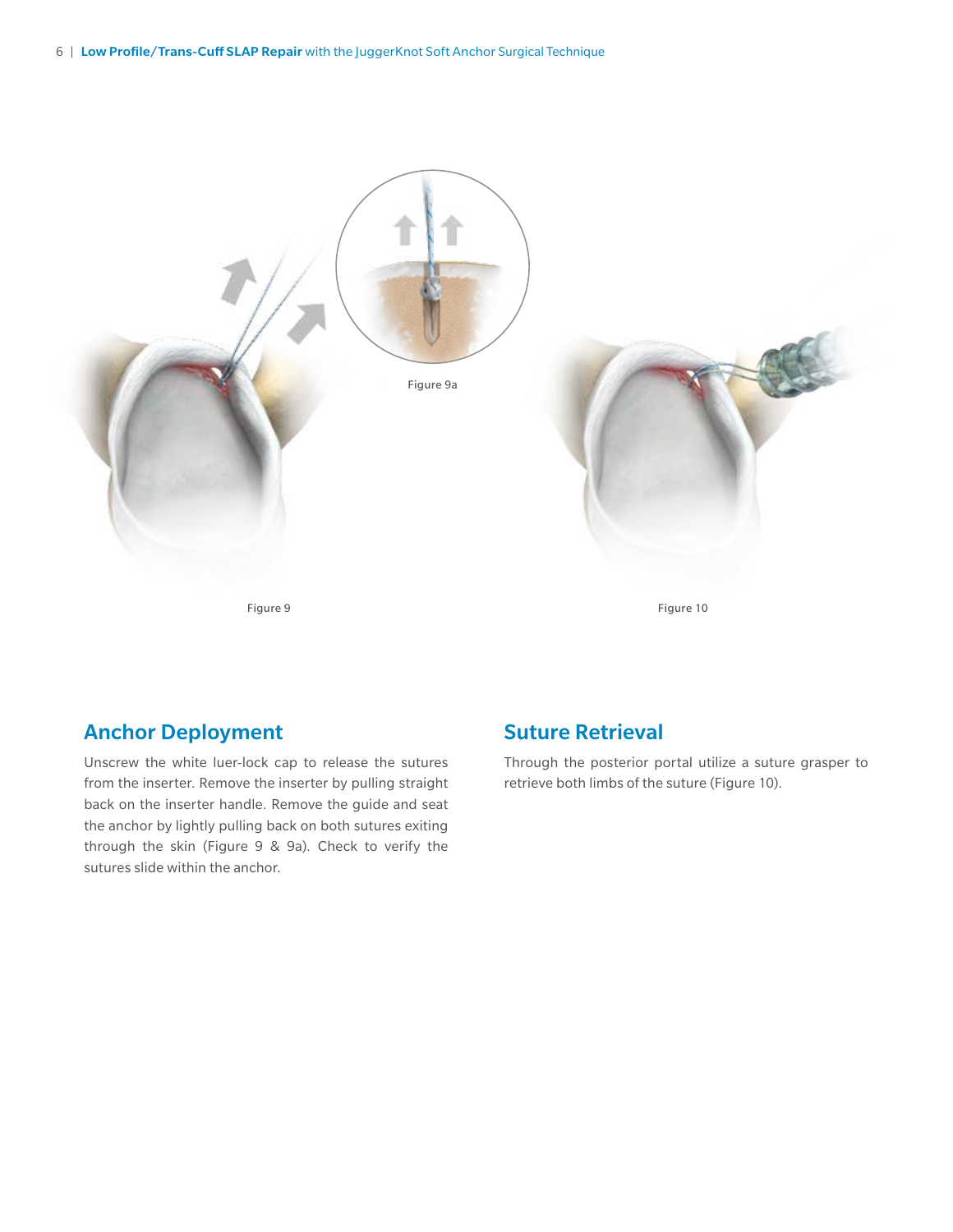

## Suture Retrieval (cont.)

Next, insert an angled 90˚ Up suture retriever through the posterior portal. Penetrate the superior portion of the labrum downward and advance the Nitinol wire into the joint (Figure 11).

Continue to advance as much of the Nitinol wire into the joint as possible. Slowly remove the suture retriever from the joint while simultaneously continuing to advance the Nitinol wire. Take care to ensure that the opening of the wire does not retreat through the tissue\* (Figure 12).

Through the posterior portal retrieve the wire using a suture grasper. Pass one strand of the MaxBraid™ suture through the wire loop and pull the Nitinol wire to pass the suture (Figure 13).

- **E** Note: Due to this tear being posterior, the scope has been moved to the anterior portal to allow for easier knot tying through the posterior portal.
- A two portal suture shuttle technique can also be used with the creation of an additional portal.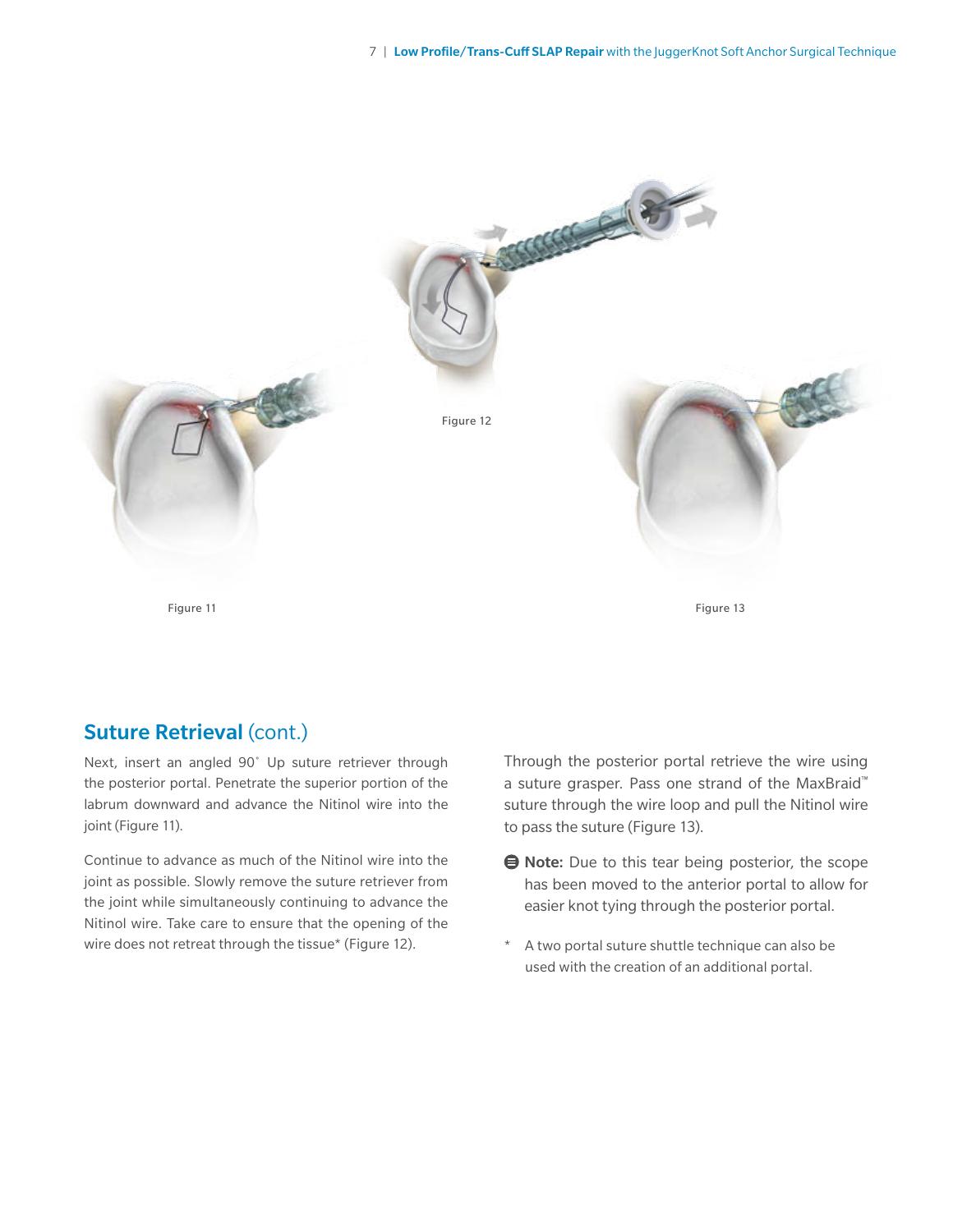

Figure 14

## Knot Tying

#### Posterior/Superior Repair

For posterior/superior labral repairs, retrieve the sutures either anteriorly or posteriorly. If the decision is made to tie a knot posteriorly, insert the arthroscope through the cannula anteriorly and place a separate cannula from an outside in technique using the same standard posterior portal. Retrieve both sutures through either cannula with the opposite cannula acting as the looking portal. Use a standard knot-tying technique to secure the labrum. Cut the remaining suture tails with a Slotted MaxCutter™. Fixation is complete.

#### Anterior/Superior Repair

Utilize a standard knot-tying technique with the cannula above the biceps to place the appropriate knot. Cut the remaining suture tails with a Slotted MaxCutter (Figure 14). Fixation is complete.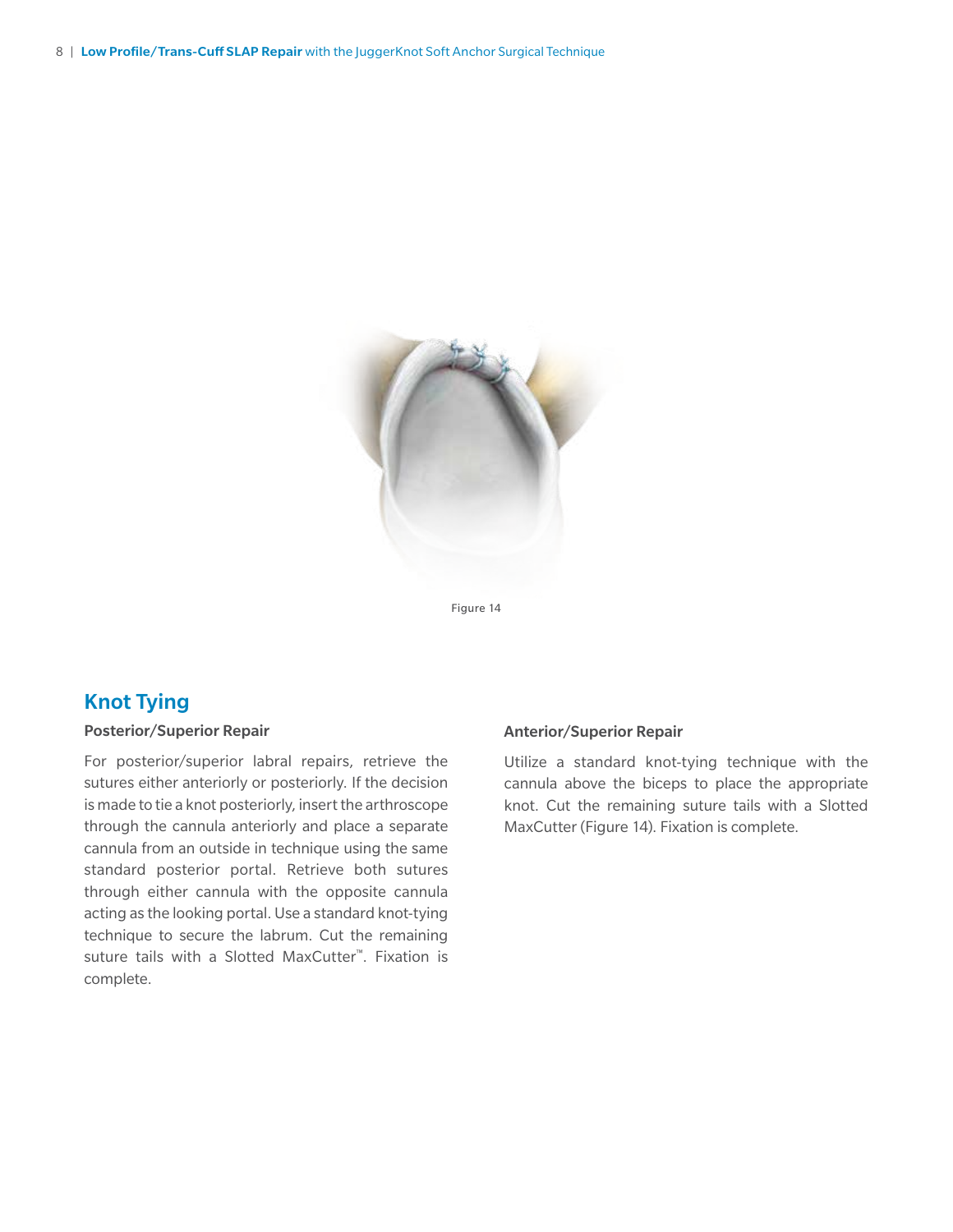# **Ordering Information**

# Implants

| <b>Part Number</b> | <b>Description</b>              |
|--------------------|---------------------------------|
| 912030             | 1.4 mm JuggerKnot Single Loaded |
| 912010             | 1.4 mm JuggerKnot Package of 10 |
| 912031             | 1.5 mm JuggerKnot Single Loaded |
| 912015             | 1.5 mm JuggerKnot Package of 10 |

## Instrumentation

| <b>Part Number</b> | <b>Description</b>                                                     |
|--------------------|------------------------------------------------------------------------|
| 912140C            | 1.4 mm JuggerKnot Curved Guide<br>Disposable Kit with Centering Sleeve |
| 912141C            | 1.5 mm JuggerKnot Curved Guide<br>Disposable Kit with Centering Sleeve |
| 912040P            | 1.4/1.5 mm JuggerKnot<br>Percutaneous Kit                              |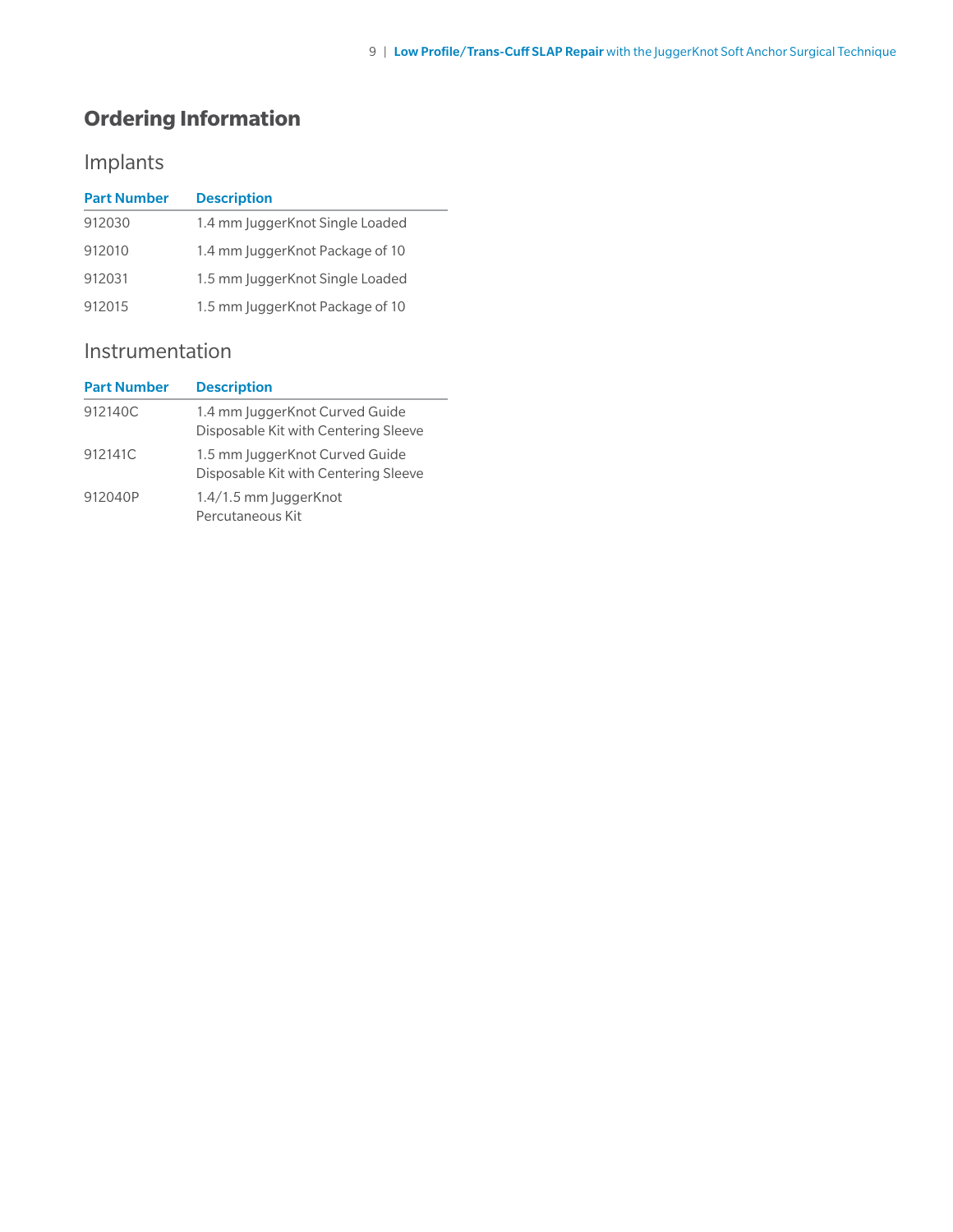#### INDICATIONS FOR USE

The JuggerKnot Soft Anchors are intended to be used for soft tissue to bone fixation for the following indications:

#### Shoulder

Bankart lesion repair SLAP lesion repair Acromio-clavicular repair Capsular shift/capsulolabral reconstruction Deltoid repair Rotator cuff tear repair Biceps tenodesis

#### Foot and Ankle

Medial/lateral repair and reconstruction Mid-and forefoot repair Hallux valgus reconstruction Metatarsal ligament/tendon repair or reconstruction Achilles tendon repair

#### Elbow

Ulnar or radial collateral ligament reconstruction Lateral epicondylitis repair Biceps tendon reattachment

#### Knee

Extra-capsular repair: MCL, LCL, and posterior oblique ligament Iliotibial band tenodesis Patellar tendon repair VMO advancement Joint capsule closure

#### Hand and Wrist

Collateral ligament repair Scapholunate ligament reconstruction Tendon transfers in phalanx Volar plate reconstruction

Hip Acetabular labral repair

#### CONTRAINDICATIONS

- 1. Infection.
- 2. Patient conditions including blood supply limitations and insufficient quantity or quality of bone or soft tissue.
- 3. Patients with mental or neurologic conditions who are unwilling or incapable of following postoperative care instructions or patients who are otherwise unwilling or incapable of doing so.
- 4. Foreign body sensitivity. Where material sensitivity is suspected, testing is to be completed prior to implantation of the device.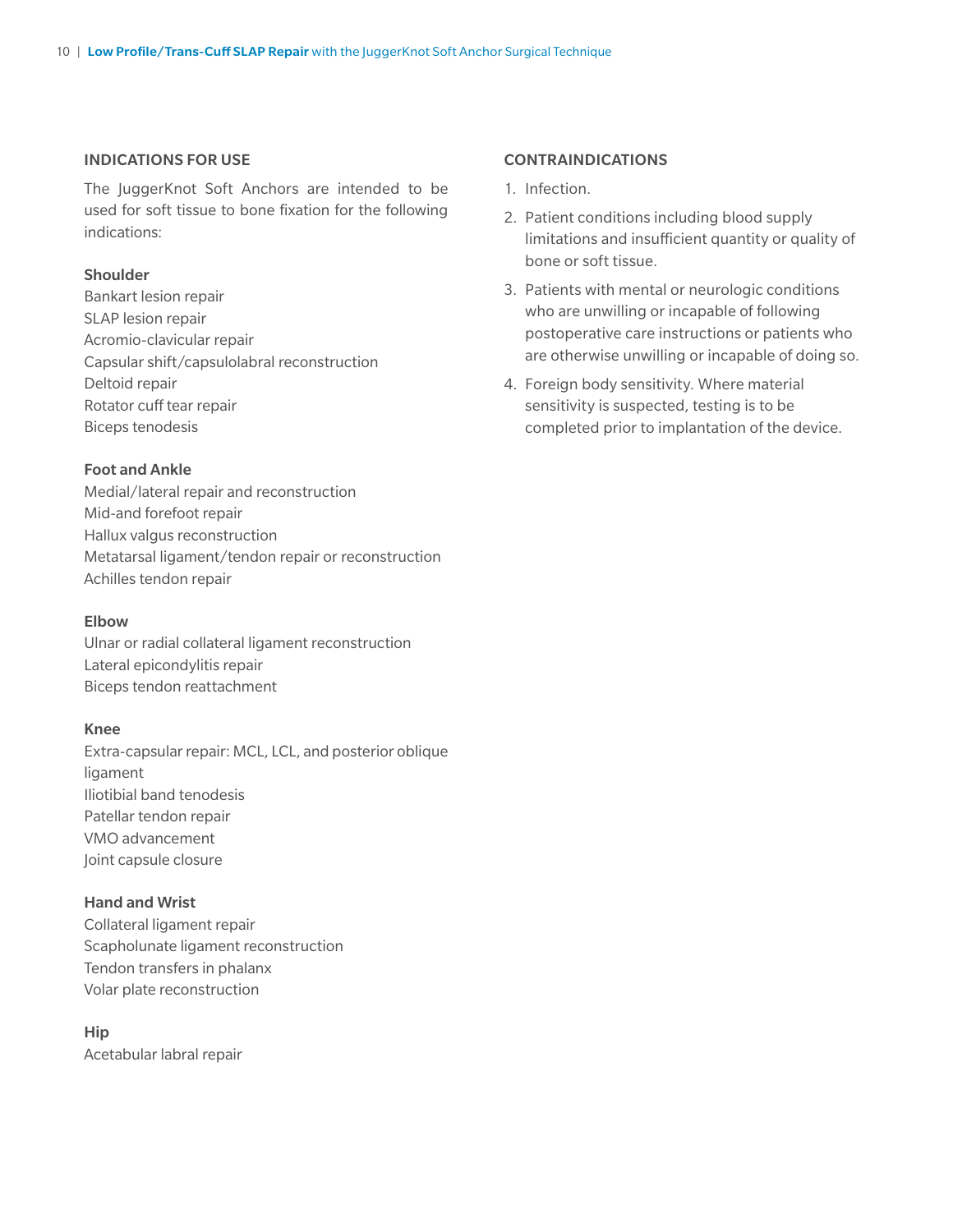| Notes |  |
|-------|--|
|       |  |
|       |  |
|       |  |
|       |  |
|       |  |
|       |  |
|       |  |
|       |  |
|       |  |
|       |  |
|       |  |
|       |  |
|       |  |
|       |  |
|       |  |
|       |  |
|       |  |
|       |  |
|       |  |
|       |  |
|       |  |
|       |  |
|       |  |
|       |  |
|       |  |
|       |  |
|       |  |
|       |  |
|       |  |
|       |  |
|       |  |
|       |  |
|       |  |
|       |  |
|       |  |
|       |  |
|       |  |
|       |  |
|       |  |
|       |  |
|       |  |
|       |  |
|       |  |
|       |  |
|       |  |
|       |  |
|       |  |

11 | Low Profile/Trans-Cuff SLAP Repair with the JuggerKnot Soft Anchor Surgical Technique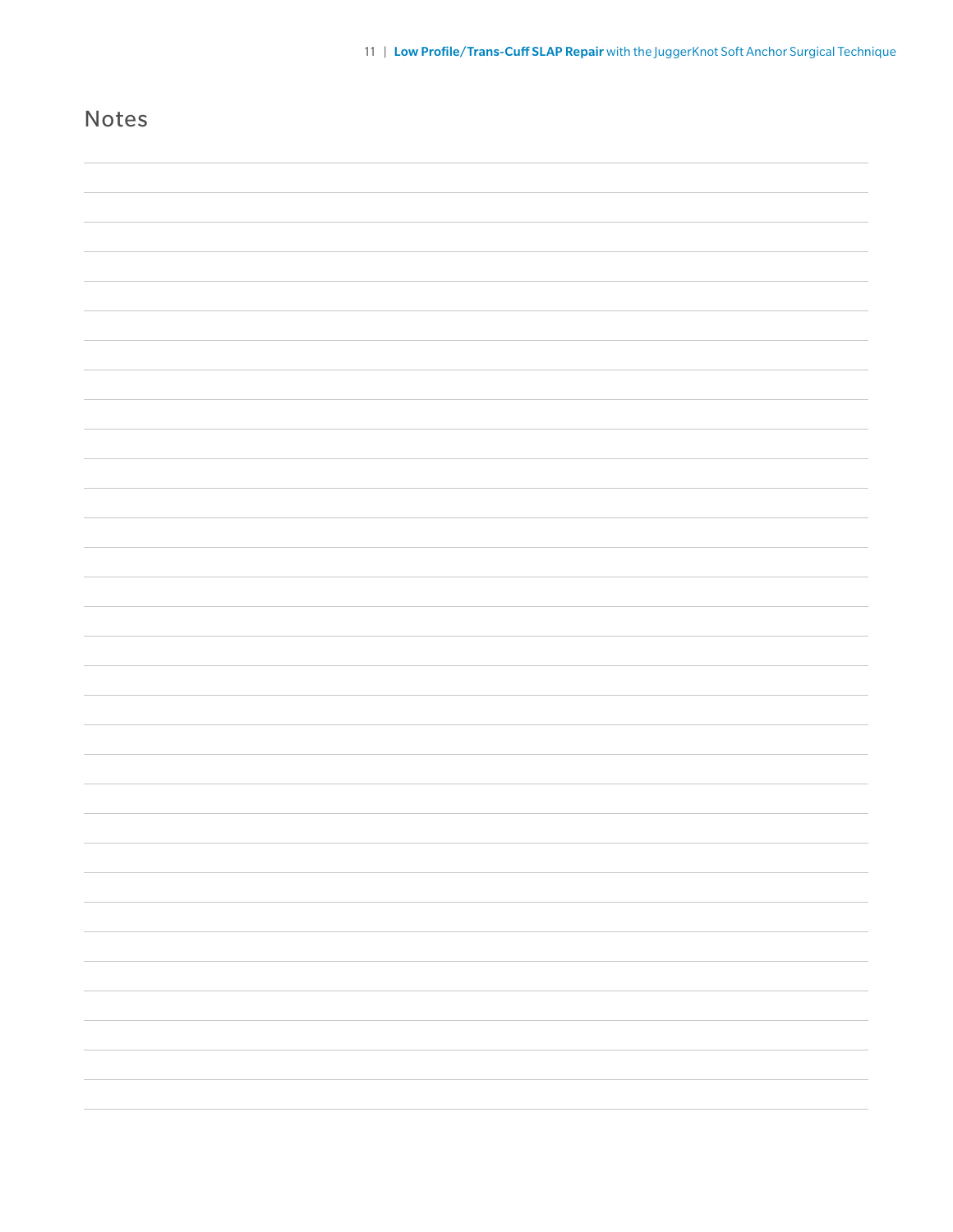| <b>Notes</b> |  |
|--------------|--|
|              |  |
|              |  |
|              |  |
|              |  |
|              |  |
|              |  |
|              |  |
|              |  |
|              |  |
|              |  |
|              |  |
|              |  |
|              |  |
|              |  |
|              |  |
|              |  |
|              |  |
|              |  |
|              |  |
|              |  |
|              |  |
|              |  |
|              |  |
|              |  |
|              |  |
|              |  |
|              |  |
|              |  |